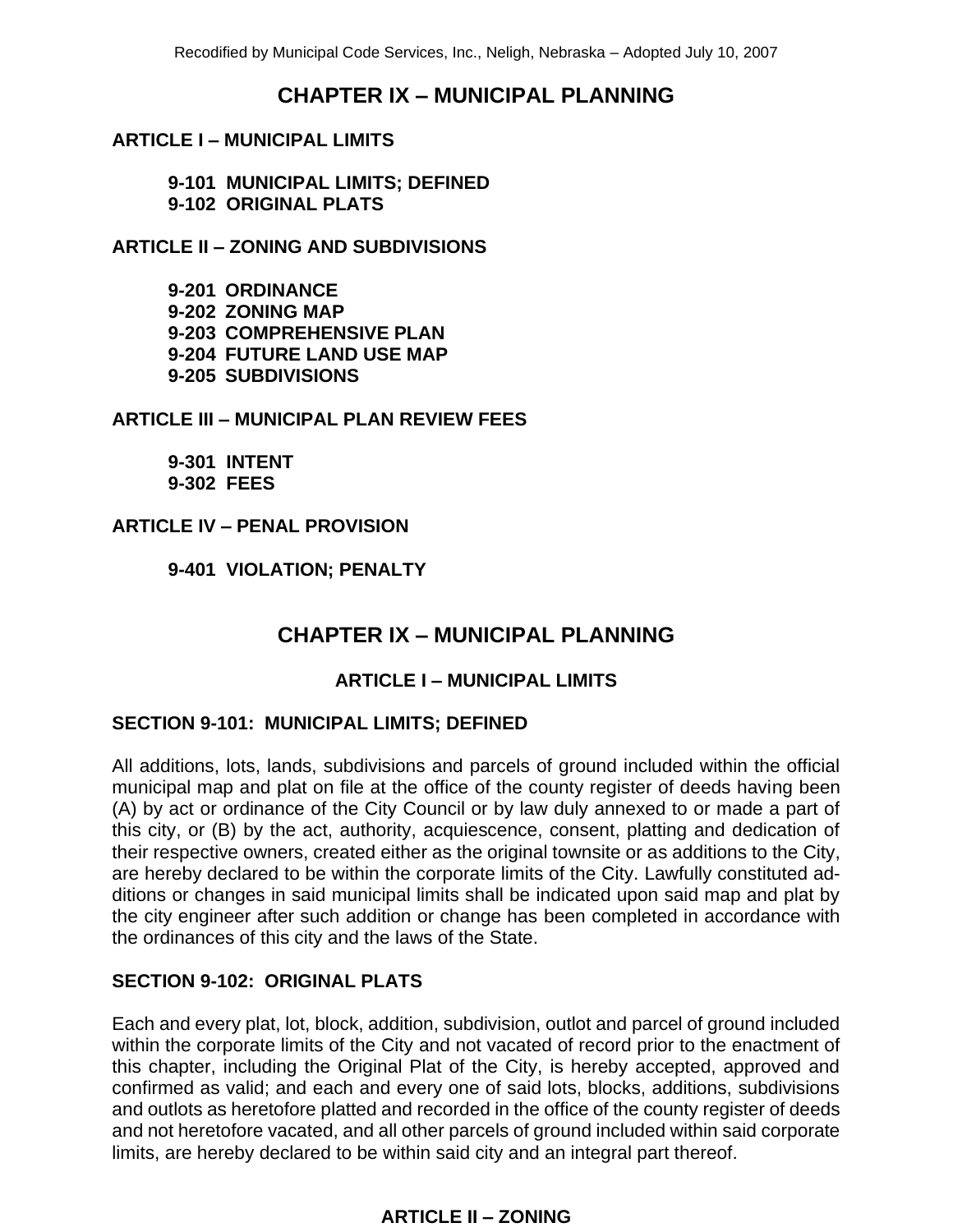#### **SECTION 9-201: ORDINANCE**

The Zoning Ordinance for the City of Valley, dated 2017 and prepared by Marvin Planning Consultants, be and the same hereby is adopted as the official Zoning Ordinance of the City. Three copies of the Zoning Ordinance shall be kept on file in the office of the city clerk. (Am. by Ord. No. 709, 2/13/18)

# **SECTION 9-202: ZONING MAP**

An official Zoning Map was developed and is maintained in accordance with Section 3.02 of the Zoning Ordinance. A copy of the map shall be kept on file in the office of the city clerk. Amendments to the map are made on a regular basis to incorporate changes to the zoning designations of land and changes to the boundaries and zoning jurisdiction of the City due to the subdivision and annexation of land.

# **SECTION 9-203: COMPREHENSIVE PLAN**

The Comprehensive Development Plan Update 2017 to 2042 for the City of Valley, dated 2017 and prepared by Marvin Planning Consultants, be and the same is hereby adopted as the official Comprehensive Development Plan of the City. Three copies of the Comprehensive Development Plan Update 2017 to 2042 shall be kept on file in the office of the city clerk. (Ord. No. 708, 2/13/18)

# **SECTION 9-204: FUTURE LAND USE MAP**

A Future Land Use Map was developed and is maintained in accordance with the Comprehensive Plan of the City, establishing the location, size, shape and boundaries of the current and future land uses approved by the City Council for the guidance of future development as provided. A copy of the same shall be kept on file in the office of the city clerk. Amendments to the map are made on a regular basis to incorporate changes to the zoning designations of land and changes to the boundaries and zoning jurisdiction of the City due to the subdivision and annexation of land; therefore, such map will be readopted on an annual basis.

# **SECTION 9-205: SUBDIVISION REGULATIONS**

To provide for harmonious development of the City and its environs; for the integration of new subdivision streets with other existing or planned streets or with other features of the Comprehensive Plan; for adequate, open spaces for traffic, recreation, light, air; for the distribution of population and traffic in a manner which will tend to create conditions favorable to health, safety, convenience, or prosperity, to ensure conformance of subdivision plans with capital improvements programs of the City; and to secure equitable handling of all subdivision plans by providing uniform procedures and standards for observance by subdividers, the Planning Commission and the City Council, the Subdivision Regulations for the City, as prepared by Marvin Planning Consultants and reviewed by the city engineer and the City of Valley and reviewed and recommended for adoption by the Valley Planning Commission, are hereby adopted as the official subdivision ordinance of the City. (Ord. No. 721, 6/11/19)

# **ARTICLE III - MUNICIPAL PLAN REVIEW FEES**

# **SECTION 9-301: INTENT**

It is the intent of this Article to provide for the collection of fees for review of preliminary plats, review of final plats, review of lot splits, and plan review and administrative reviewfees. The fees required by this Article shall be collected by the municipal clerk at the times